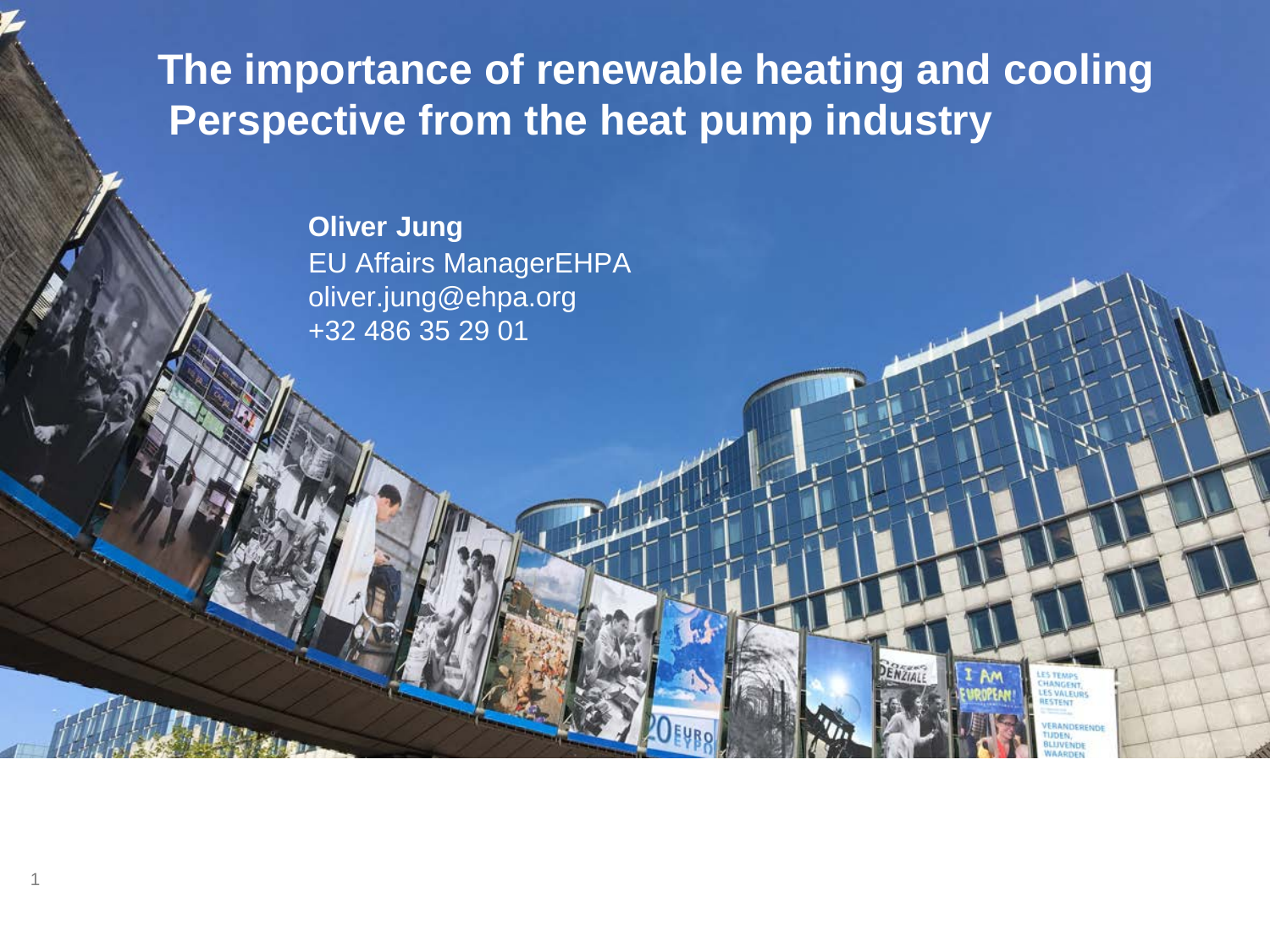## **Some words on heat pumps applictions…**

- **Heating**
- **Cooling**
- **Hot water**
- **For all cold, average, warm climates**
- **Residential (cities and rural areas)**
- **Commercial**
- **Industrial applications**
- **Alone or in combination (hybrid)**



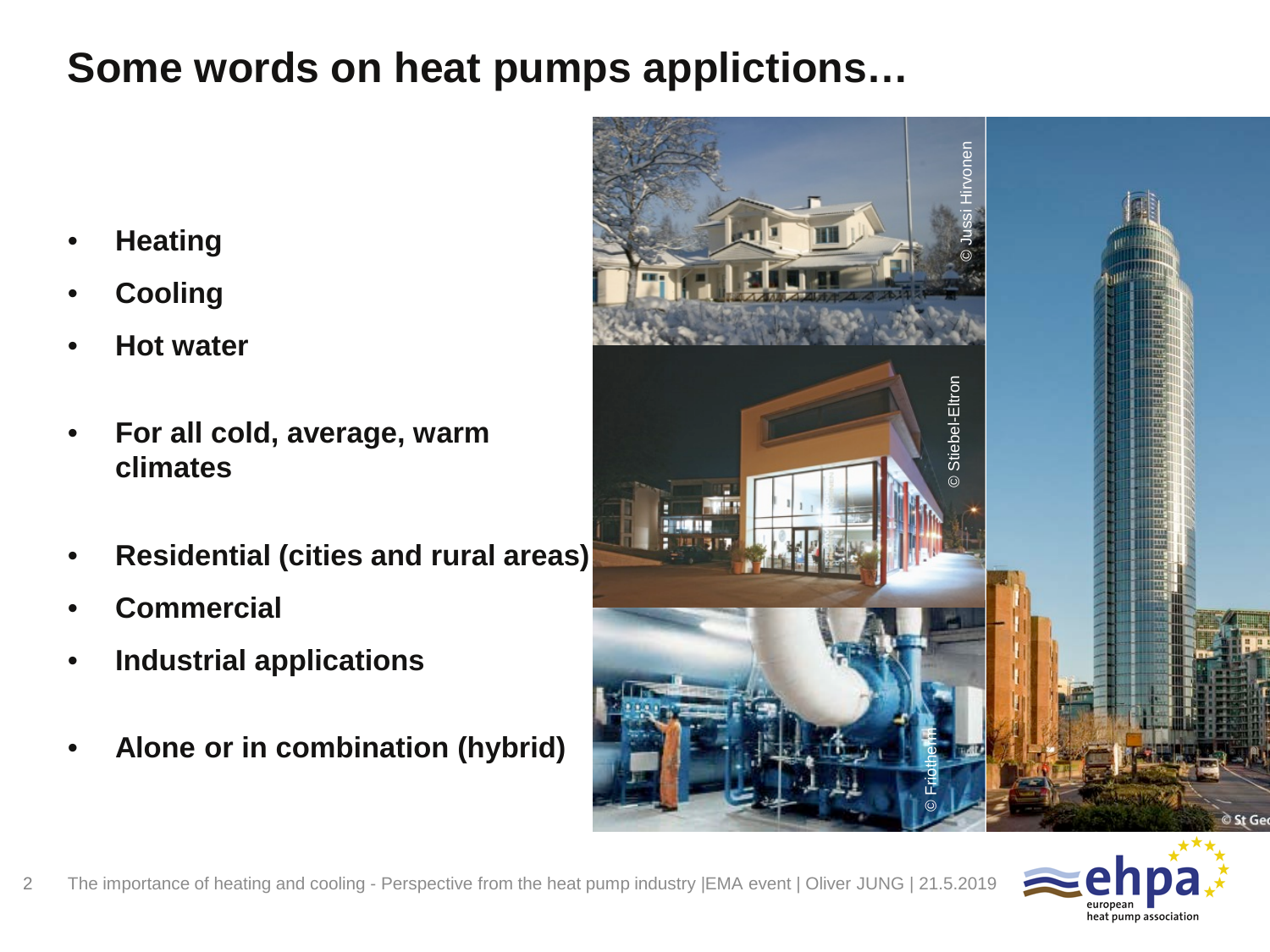# **Some words on heat pumps and EU policy goals…**

## **Heat pump benefits 2018**

**Based on 11.8 million heat pumps installed**



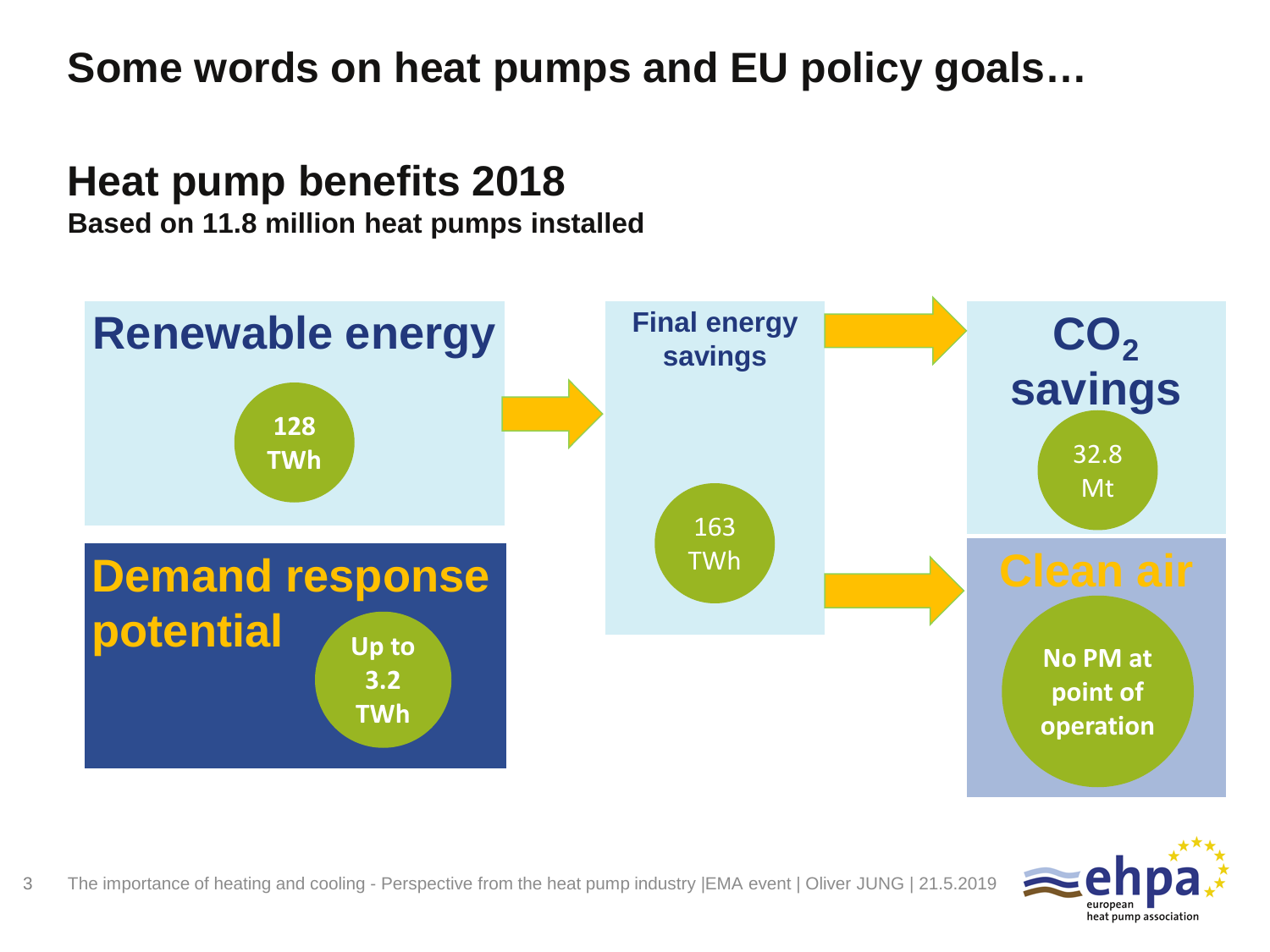# **Why modernising heating & cooling should become a priority for the EU…**



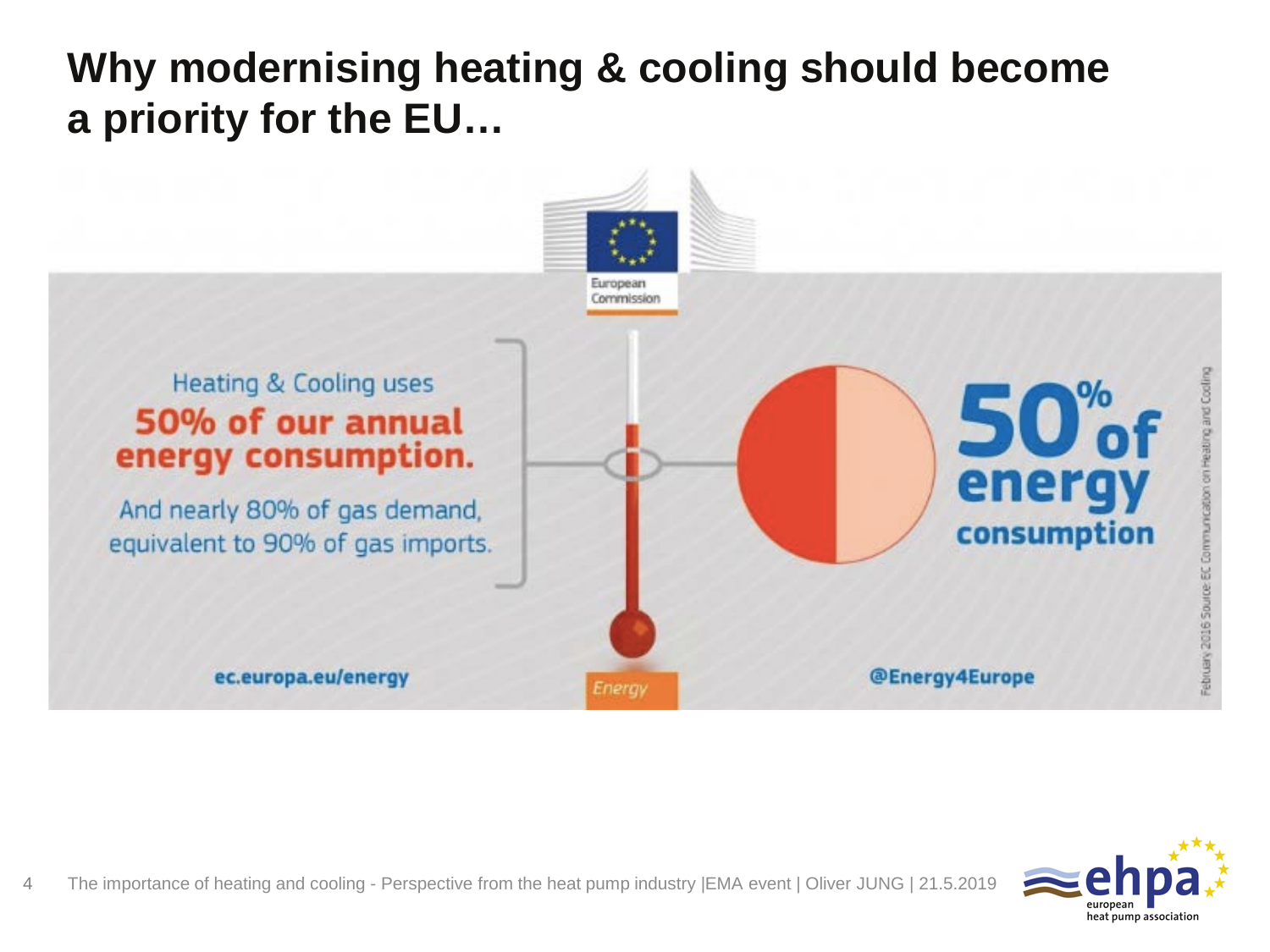## **More political reasons…**

- Modernising H&C leads to Europe's **steady economic growth**.
- Modernising H&C strengthens Europe's **industrial competitiveness**.
- Modernising H&C increases Europe's **geopolitical influence**.
- Modernising H&C is good for Europe's **health and environment**.
- Modernising H&C creates **new opportunities in other sectors of Europe's economy**
- Modernising H&C **can start now!**

#### **→ TOP Priority for next EU political leadership?**

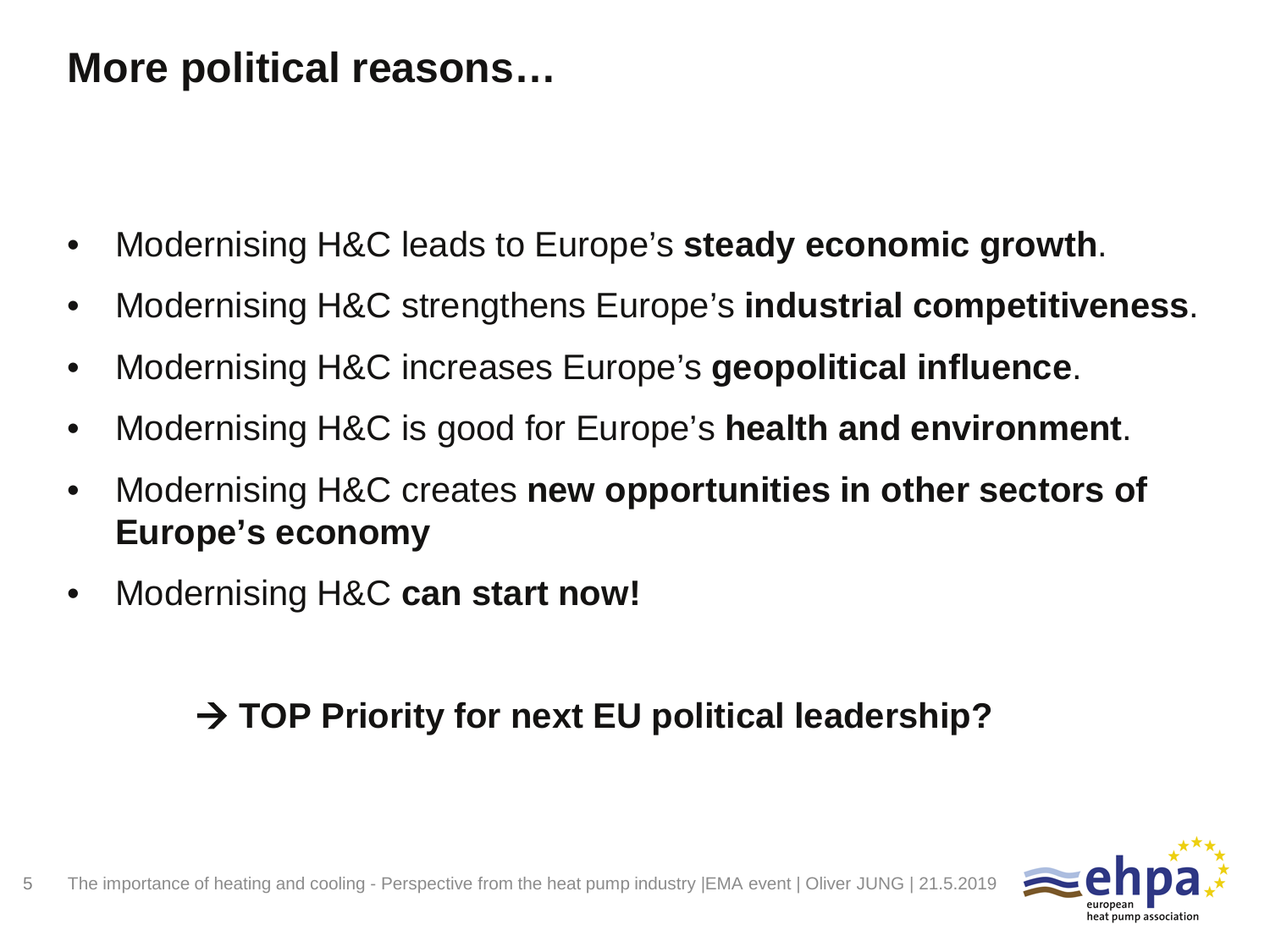# **Some legal reasons (RED II)**



- Focus on RE heating/cooling +waste heat
- Art. 23 Annual increase of RE heating/cooling



- More power to prosumers (heat & electricity)
- Upward revision



- Part of NECP
- Calculation methodology for RES cooling

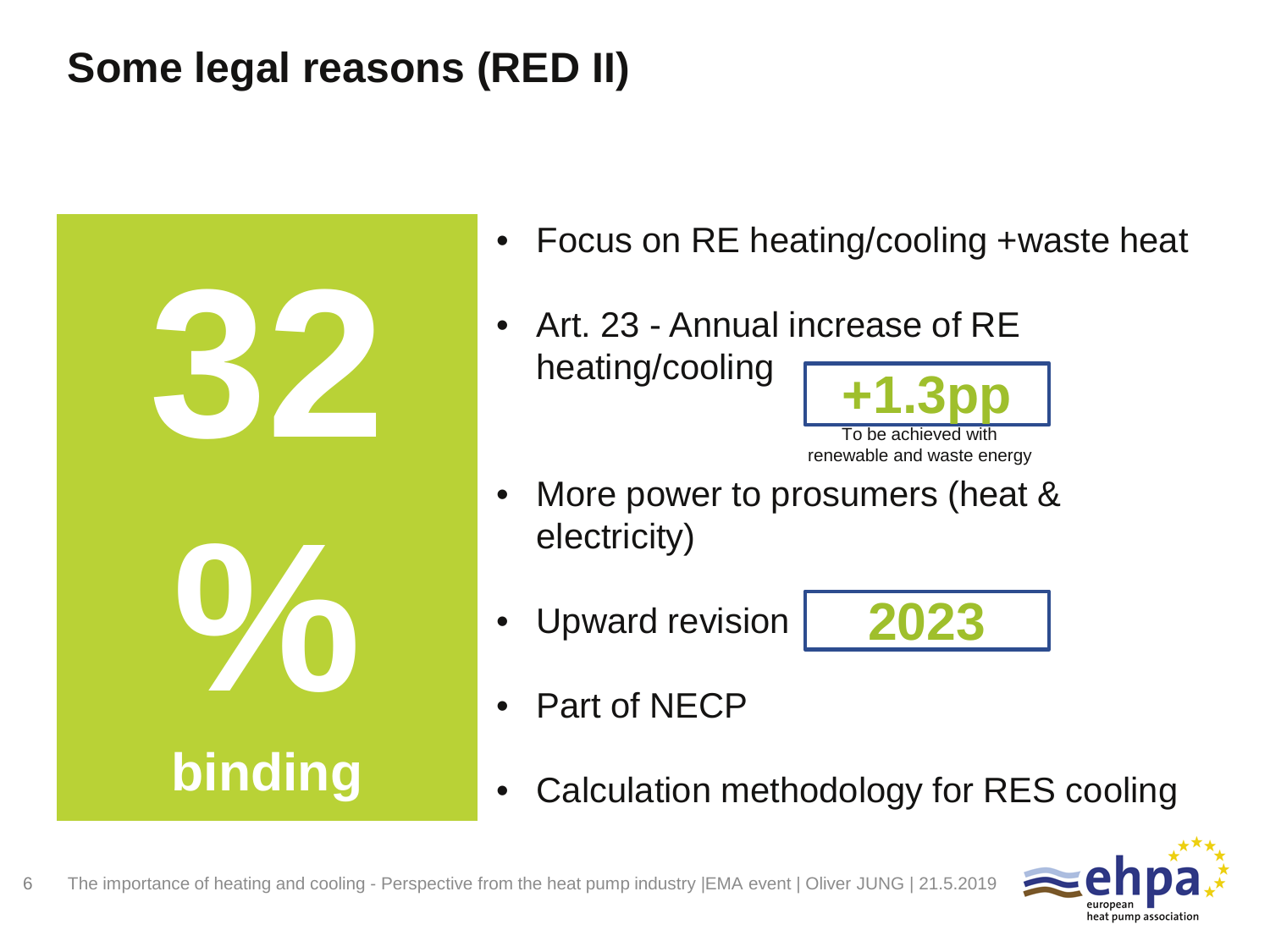#### **… but we are not yet there…**

## **Heat pumps in the EU boiler market**

Boiler data from BRG Building solutions



#### **Use of fossil energy for heating dominates in Europe!**

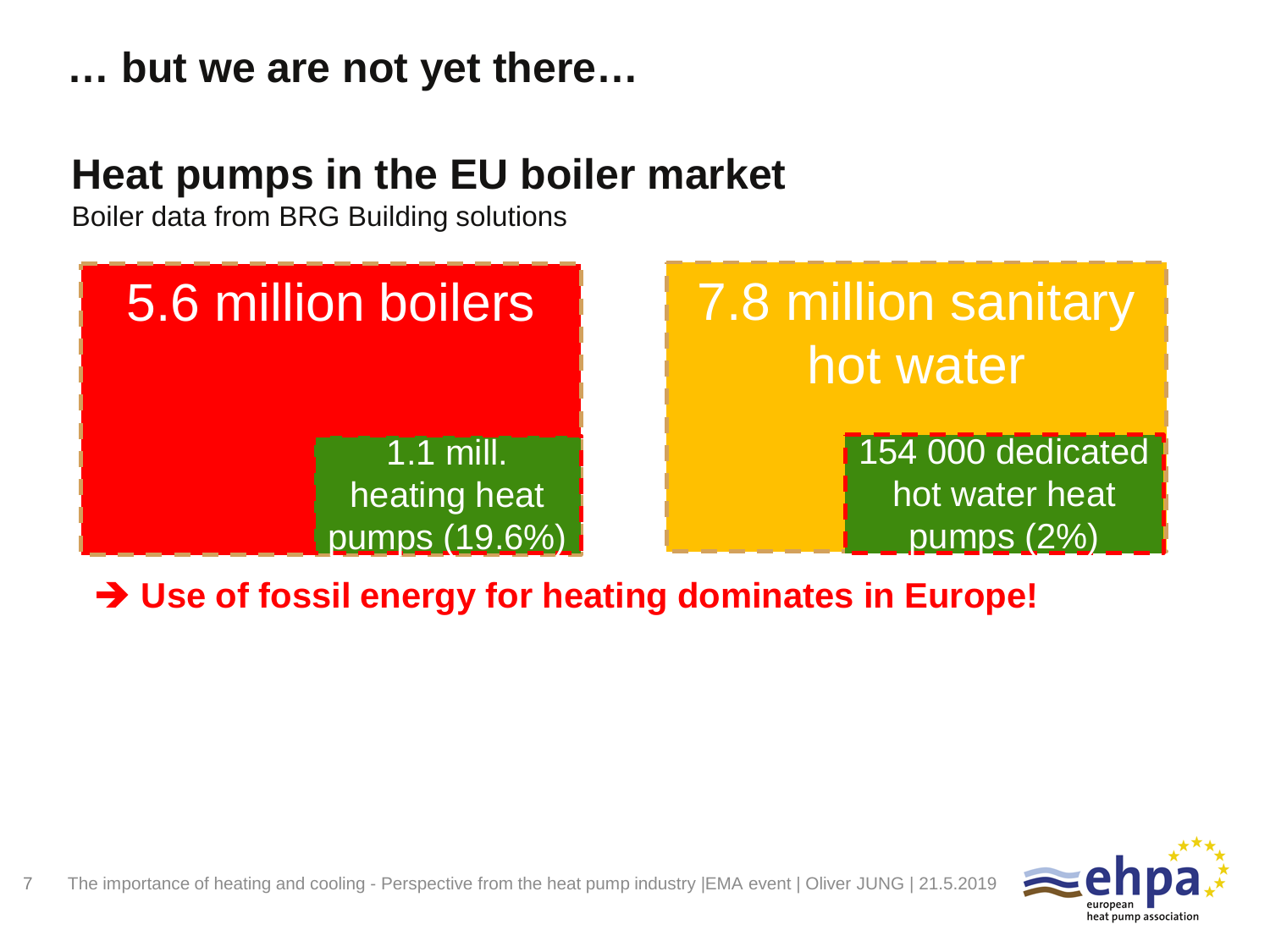## **… despite good market trends (for heat pumps)!** by source



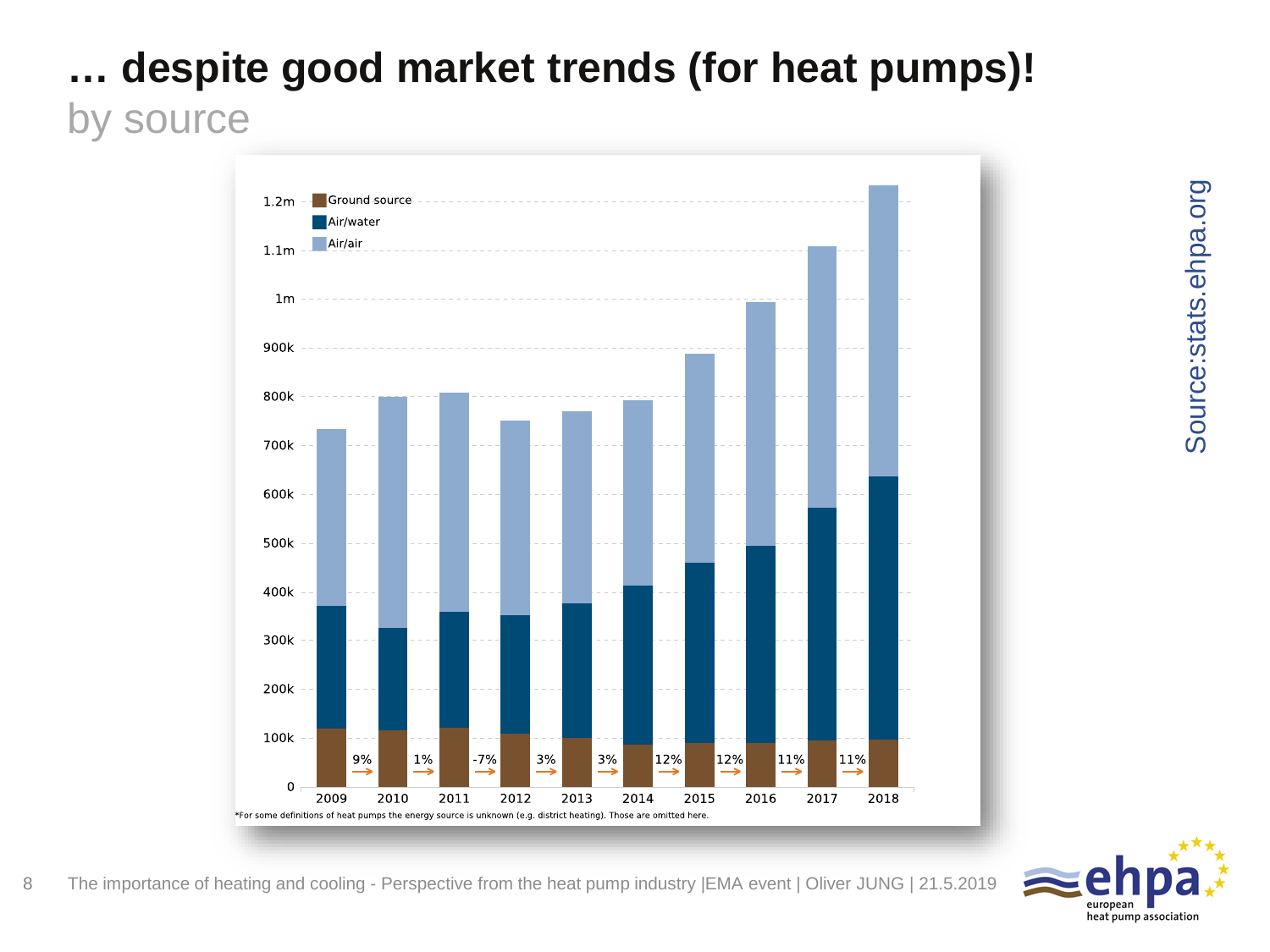# **Some legal reasons (comprehensive assessment under Annex VIII – EED – due by MS end 2020)**

#### **Comprehensive assessments (due by MS end 2020) must include:**

- amount of useful energy and quantification of final energy consumption per sector in GWh per year + heating and cooling supplied to sectors of final consumption in GWh per year (distinction RES and non-RES);
- the identification of potential supply from installations that generate waste heat or cold in GWh per year + reported shares of energy from RES and waste heat or cold in district heating and cooling over the past 5 years;
- a forecast of trends in the demand for heating and cooling for the next 30 years in GWh;
- a map covering the entire national territory that presents energy dense areas, and heat and cold supply points and district heating infrastructure, both existing and planned;
- a general overview of policy in heating and cooling + proposals for additional and future policy measures;
- the economic potential for efficiency in heating and cooling + financial and economic analyses (including external costs);
- the identification of suitable technologies, using a cost-benefit analysis;
- sensitivity analysis + presentation of method and assumptions +alternative scenarios for a well-defined geographical area

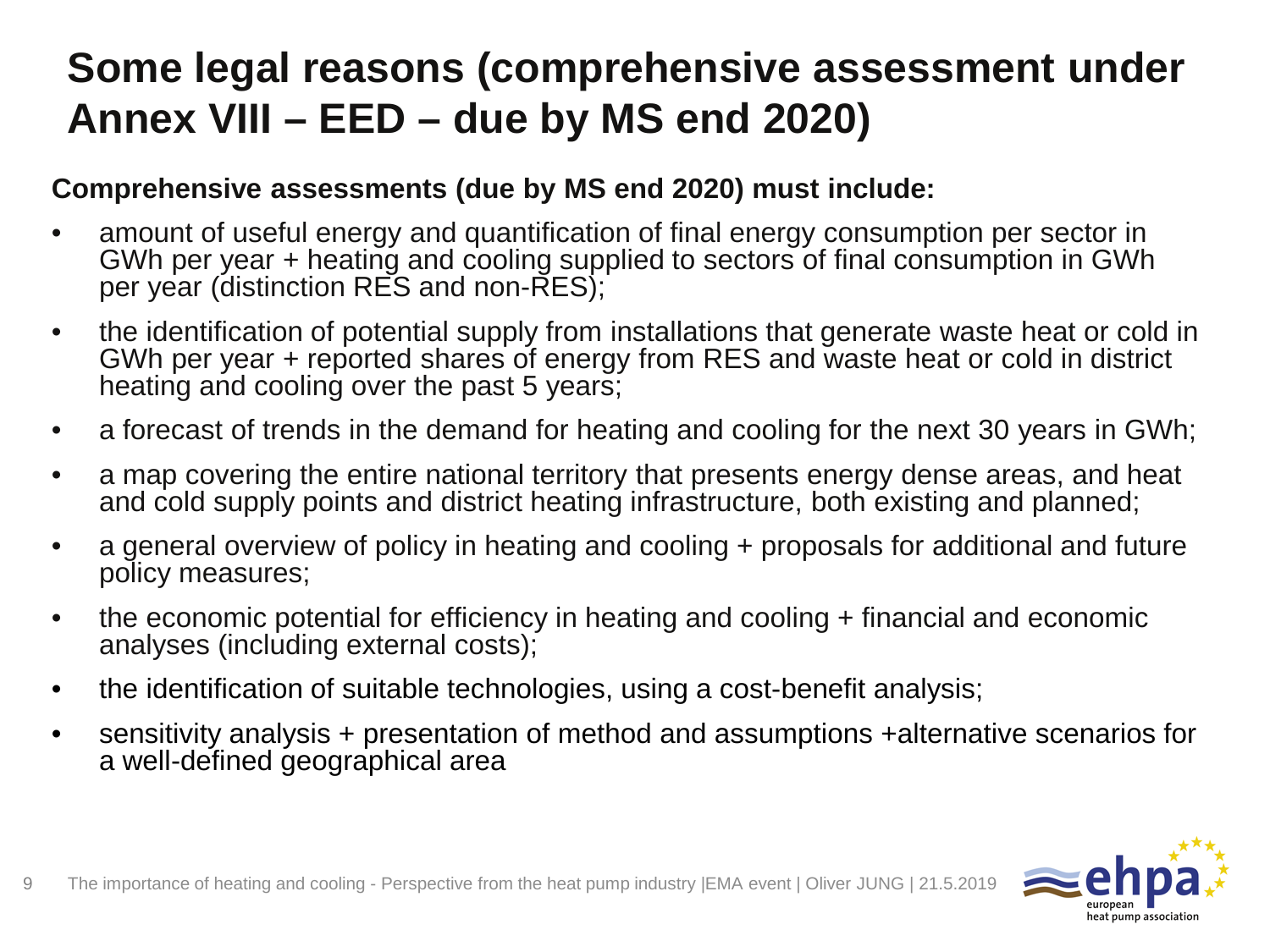# **How would a 100% renewable energy system in heating and cooling look like?**





Source: http://energywatchgroup.org/wp-content/uploads/EWG\_LUT\_100RE\_All\_Sectors\_Global\_Report\_2019.pdf

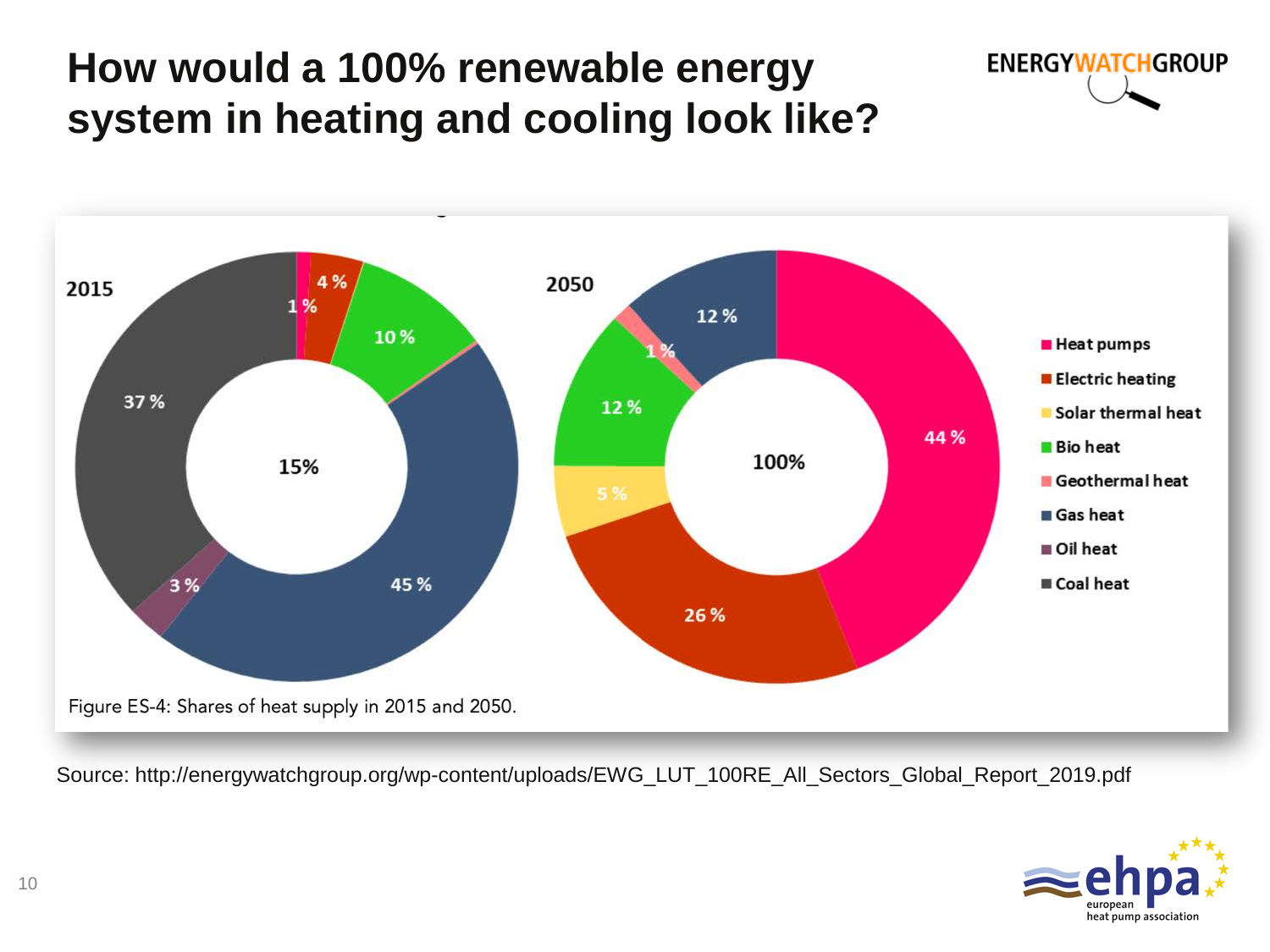# **How can cohesion policy help us getting there?**

- Help **raising awareness** on heating
- Priviledge **cost-effectiveness** over cost-efficiency
- Priviledge **technology fairness** vs technology neutrality (= help fixing the market)
- Priviledge **multibenefit and integrative solutions**